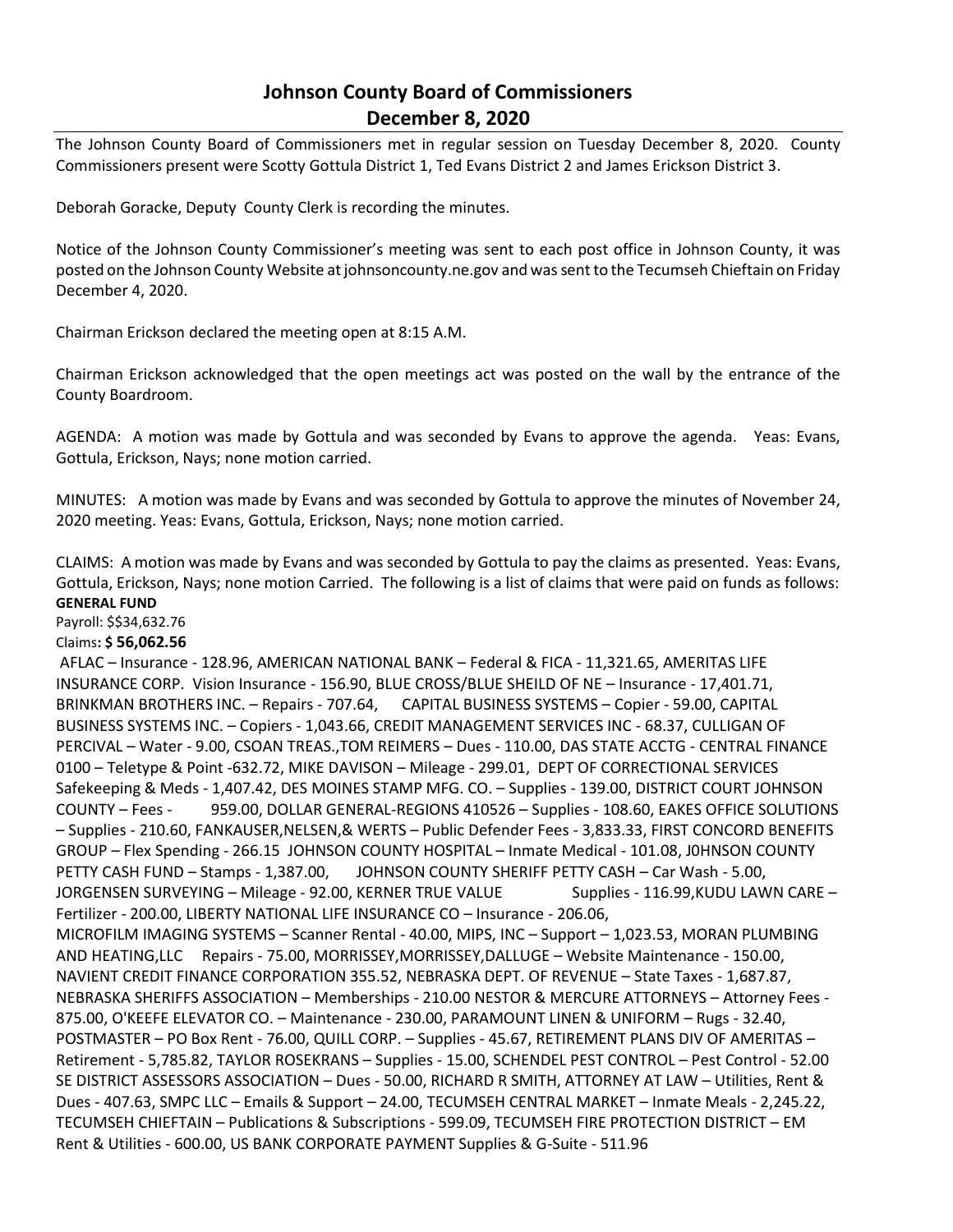## **ROAD FUND:** Payroll: **14,566.75** Claims**: \$ 56,298.30**

ACE IRRIGATION & MANUFACTURING – Culverts - 14,390.63, AFLAC – Insurance - 30.16, AMERICAN NATIONAL BANK - Federal & FICA Taxes - 4,360.71, AMERITAS LIFE INSURANCE CORP. – Vision Insurance - 26.60, BLUE CROSS/BLUE SHEILD OF NE – Insurance 9,670.85, CARD SERVICES – Supplies - 203.63, EGGERS BROTHERS INC. –Parts - 594.73, FIRST CONCORD BENEFITS GROUP – Flex Spending - 65.00, G & G OIL – December Fuel - 4,055.40, KERNER TRUE VALUE – Supplies - 62.88, MARTIN MARIETTA MATERIALS Rock - 13,921.20, NEBRASKA DEPT. OF REVENUE – State Taxes - 621.67, NEBRASKA PUBLIC POWER – Utilities - 34.21, PARAMOUNT LINEN & UNIFORM – Rugs - 56.28, POWERPLAN – Parts - 1,142.89, RDO TRUCK CENTER COMPANY – Parts - 79.03 RETIREMENT PLANS DIV OF AMERITAS – Retirement - 2,316.79, SAPP BROTHERS, INC – Oil/DEF - 391.75, SPEERS TRUCK REPAIR Parts & Labor - 3,902.07, T. O. HAAS TIRE – Tires/Repairs - 43.70, TRUCK CENTER COMPANIES – Parts - 101.12, TURNBULL AG Tires/Repairs 215.00, Village of Sterling Utilities 12.00

**VISITORS IMPROVEMENT FUND**: Claims: **\$1,293.92** JOHNSON COUNTY NE HISTORICAL SOC. – Lodging Tax - 1,293.92 **REGISTER DEEDS PRESERVATION & MOD. FUND: Claims: \$154.12** MIPS INC. – Register of Deeds - 154.12

## **AMBULANCE SERVICE FUND: Claims: \$25.75** JOHNSON COUNTY HOSPITAL – Medical Supplies - 12.75, MATHESON TRI-GAS INC – Supplies - 13.00

Emergency Manager Amanda Burki present to talk to the board about COVID-19 concerns. Motion by Gottula and seconded by Evans to go into closed session at 8:25 am., Yeas; Evans, Gottula, Erickson, Nays; none motion carried.

The purpose of the closed session was to prevent needless injury to the reputation of a person and when such person has not requested a public meeting

A motion by Evans and seconded by Gottula to go out of closed session at 8:29 am., Yeas; Evans, Gottula, Erickson, Nays; none, motion carried.

Highway Supt. Matt Schaardt present to discuss roads and bridges.

Motion by Gottula to go into closed session at 8:49 am., Yeas; Evans, Gottula, Erickson, Nays; none motion carried,

The purpose of the closed session was to discuss legal matters between the county board and county attorney involving legal consequences of specific action.

Motion by Gottula and seconded by Evans at 9:07 to go out of closed session, Yeas; Evans, Gottula, Erickson, Nays; none motion carried.

Motion by Gottula and Seconded by Evans to go into closed session at 9:43 am., Yeas; Evans, Gottula, Erickson, Nays, none motion carried.

The purpose of the closed session was to discuss legal matters between the county board and county attorney involving legal consequences of specific action

Motion by Gottula and seconded by Evans to go out of closed session at 9:55 am., Yeas; Evans, Gottula, Erickson, Nays; none motion carried.